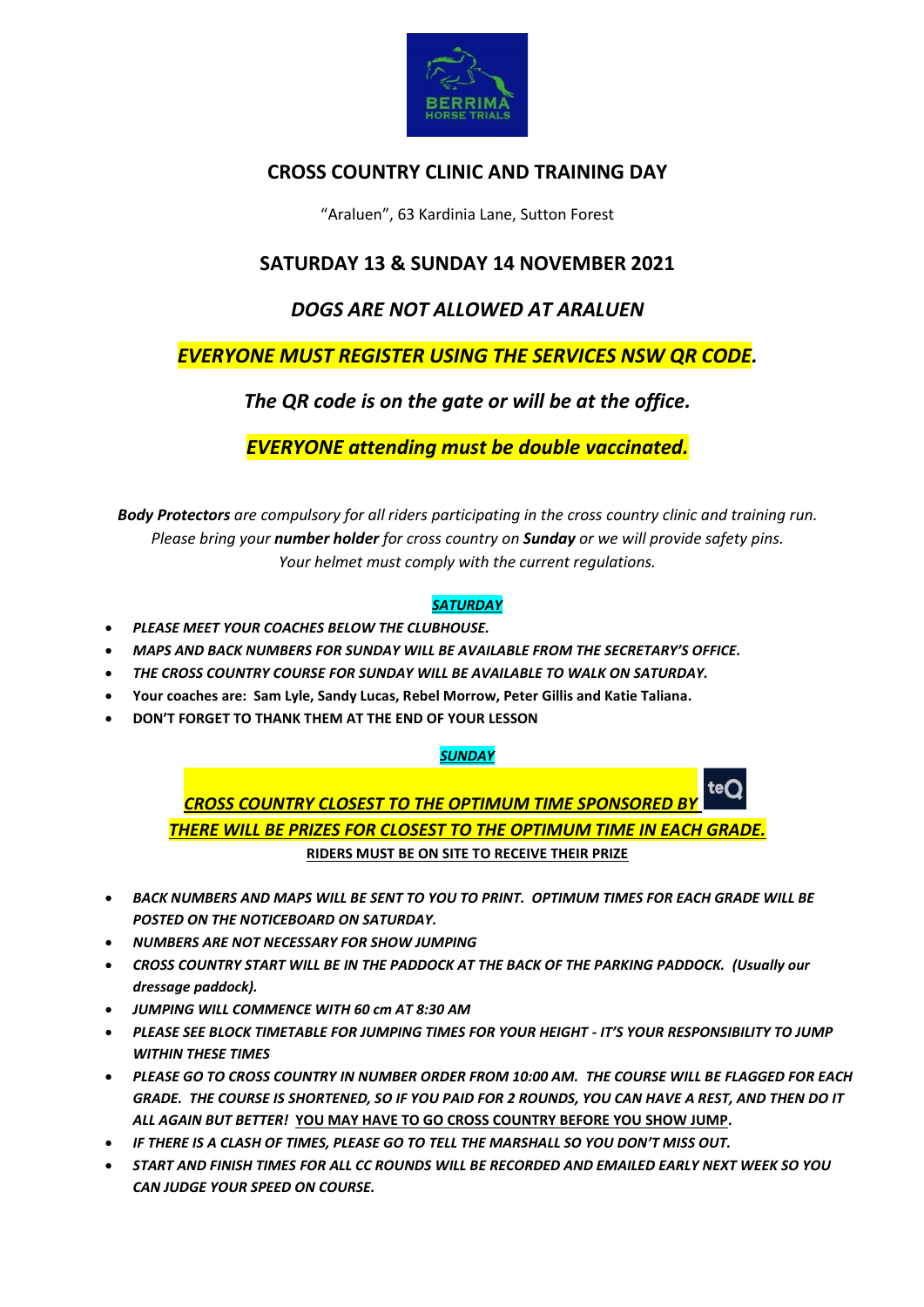**BELOW IS A LIST OF ENTRIES. IF YOU WISH TO CHANGE CLASSES, OR YOU MISSED ENTERING A CLASS, YOU CAN DO THIS ON SUNDAY AT THE OFFICE. PLEASE BRING CASH.** 

**WE DO HAVE SOME CAPACITY FOR EXTRA ROUNDS OF BOTH JUMPING AND CROSS COUNTRY, SO IF YOU WOULD LIKE TO DO MORE, PLEASE COME TO THE OFFICE WITH CASH TO PAY (Jumping \$25, Cross Country \$40) AND TAKE YOUR RECEIPT TO THE MARSHAL.**

**Drinks, tea, coffee and snacks will be available from Café Araluen on Saturday.**

**Drinks, snacks and sandwiches will be available on Sunday. Magnificup will be there for your coffee fix on Sunday.**

**The weather forecast for this weekend is fine but cool. Make sure you bring enough warm clothes for you and your horse. And gumboots for yourself!**

ENJOY THIS GREAT LEARNING WEEKEND!

# **SUNDAY BLOCK TIMETABLE**

| <b>CLASS</b> | <b>SJ</b>       | <b>CC</b>       |
|--------------|-----------------|-----------------|
| 60 cm        | $8:30 - 9:00$   | $10:00 - 10:20$ |
| 80 cm        | $9:30 - 10:15$  | $10:30 - 10:55$ |
| 95 cm        | $10:45 - 11:30$ | $11:10 - 11:30$ |
| 105 cm/1 $*$ | $12:00 - 12:45$ | $11:40 - 12:00$ |
|              |                 |                 |

## **HELMET TAGGING**

**As you are probably aware, EA requires that by 1 January 2022 all helmets used for eventing must be tagged to show that they comply with the current Australian standard. You can read more [here.](https://www.equestrian.org.au/news/changes-ppe-personal-protective-equipment-rules-eventing)**

**We will be tagging helmets this weekend, so please bring your helmet to the office if you would like it tagged. You must do this at least 30 minutes before your lesson or training round.**

*For scratchings, please email Tina Stafford [tina.stafford@bigpond.com](mailto:tina.stafford@bigpond.com) or call or text 0408 896 230*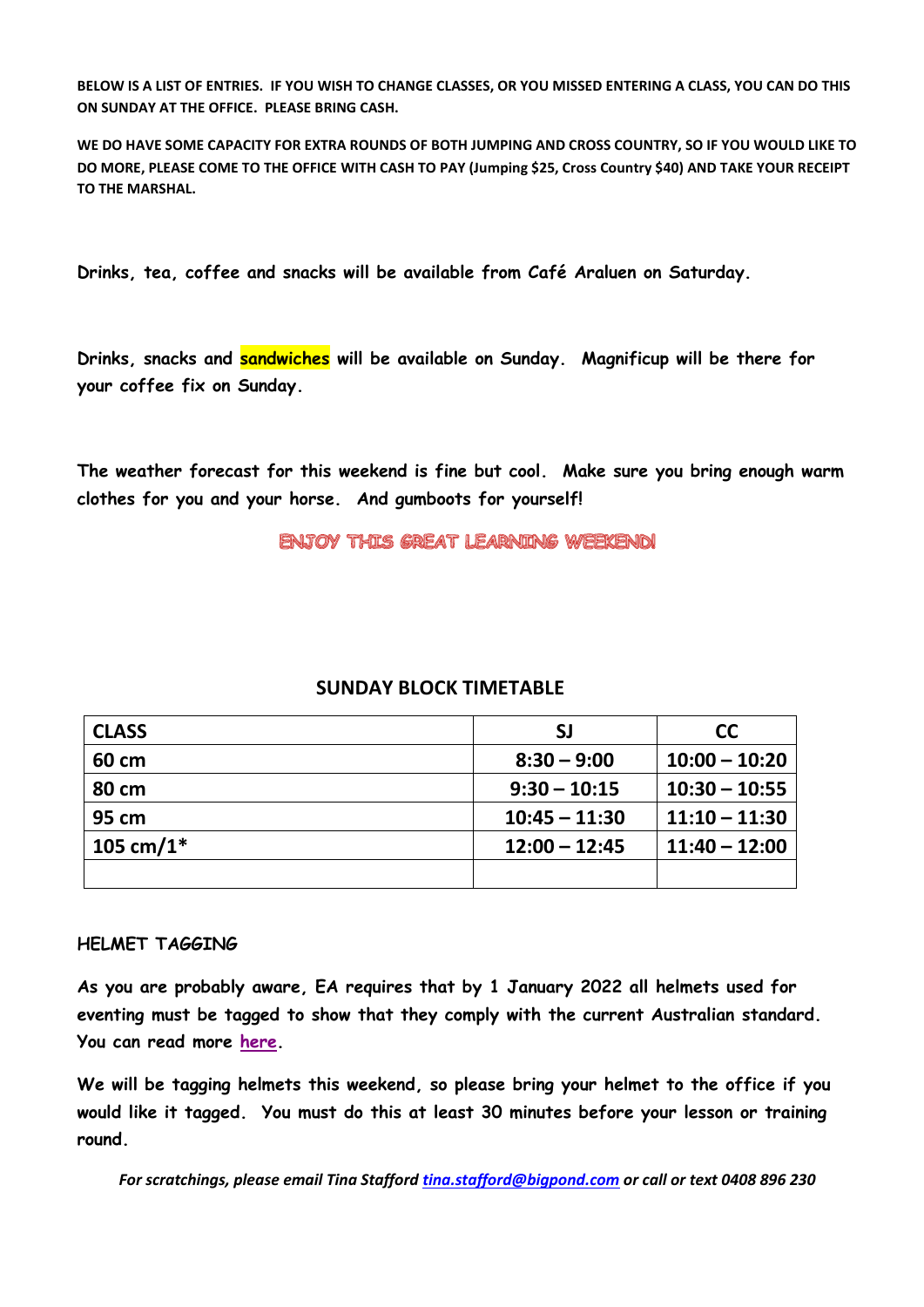## **BHT CROSS COUNTRY CLINIC**

### **SATURDAY 13 NOVEMBER**

Holly Mccosker **TOHUNGA** Helen Nash TJ HILFIGER Scarlett Kiklovich **GLENHILL MOPAR** Melissa Yee TS WINDTANZER Scarlett Kiklovich MAJOR DELAGO Annabelle Stott despoja STRINGS ATTACHED

Grace O'toole SMOOCH Finola Mcconaghy **FORELLA** 

Eden Liddiard **LADY OF GRACE** Frida Contor VAN TANGO

Diane Spear New York Channels and Manuscript Rent KENTHARGO Fern Dredge BRACKEN

Madison Hansell Michelle Frampton GIDGET Stephanie Brierley **DUCATI** 

## **8:30 AM SAM LYLE - EvA95/1\***

## **10:30 AM SAM LYLE - EvA60/80**

Olivia Waugh VISHALA DIKSON Sarah Dooley **ARC HARMONY** Claudia Novati EMERALD A STAR Sarah Lamb MASTER TONTO Emily Platt **IMPULSIVE ADDICTION** (TYSON)

**1:00 PM SAM LYLE - 1\*** Tonya Burrowes **BELL FARM RENEGADE MASTER** Sandi Palmer **Calculation Community** CL GUNSMOKIN SPINIFEX Natasha Jameson TARCOOLA STRIKE

# **8:30 AM KATIE TALIANA - EvA80**

Leah Brown NALBEC MONSTAR Bree Crouch CHAPELHOUSE CURIOSO

## **10:30 AM KATIE TALIANA - EvA80/95**

Alyson Burgess **GLENTANA TAIMA** Sophie Evans Shirley VALENTINE Rebecca Andrews **BOGANVILLA BEROCCA** 

## **1:00 PM KATIE TALIANA - EvA60/80**

Clare Feeney MYTHOLOGY OF FREYA Mia Brierley **BORDEAUX BANDIT**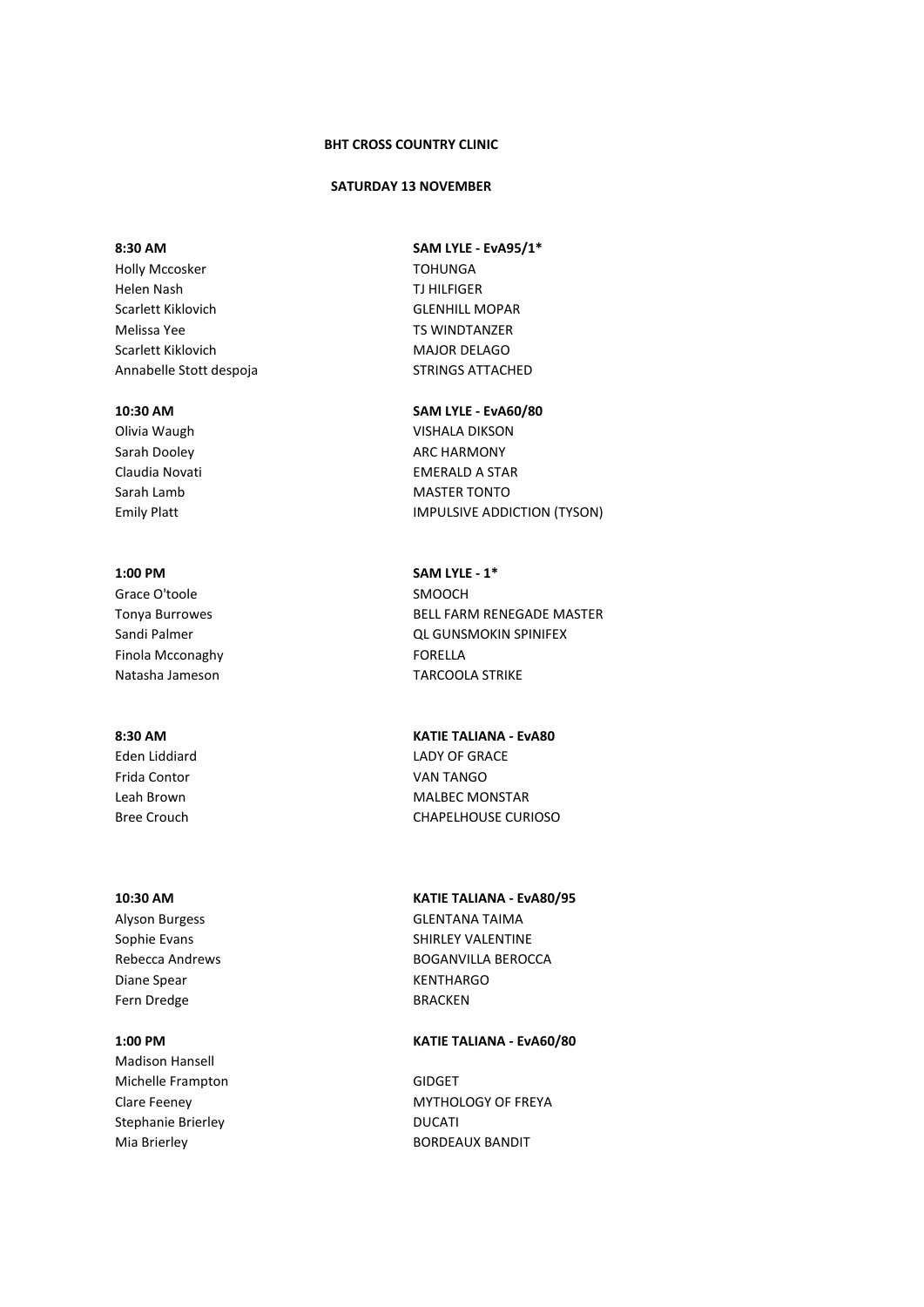Celin Buonerba DONNIE

Louise Mingay **NEBULA** Helen Hamilton-james **RUSSELL** Sarah Green AZUL ENCORE

Abby Mackenzie **LITTLE BEAR** Meegan Abbey MAVERICK STRS Stephen Giulieri **BUFFY** 

Sasha Manning Sasha Manning SANTOS Fairlie Pulbrook WILHELMINA Amber Haylock **OLLIE** Lucy Rae CARNIVALE

Julia Hughes **KOZWECAN** Jayde Newling MANX Estella Manning TYPHOON Emily O'rourke HENRY

Emily Hill GOSH Phillipa Norton **ISLAND ASTRONAUT** Hannah Rockwell **LAMONDALE REMINI** Jeanan Yasseen **ITALIAN BOUNTY NZ** Annabelle Stott despoja and a HIGHLAND CELTIC GOLD

# **8:30 AM SANDY LUCAS - MIXED** Melia Bloch LAURELLA Jill Baker MISTER MAVERICK Inge Sildnik DECIDING VOTE Caitlin Modde TALLONG PARK NEOCLASSICAL

**10:30 AM SANDY LUCAS - EvA60** Oliver Kings **MOONWIND PARK PHILADELPHIA** Chloe Jameson GLENORMISTON SLIEVEROE

## **1:00 PM SANDY LUCAS - EvA60/80**

Laura Mackenzie BAMBOROUGH CAMILLA Ava Gallop MR MAC MIRRORS

**8:30 AM PETER GILLIS - EvA60/80**

**10:30 AM PETER GILLIS - EvA80**

Larissa Manning **NEW WORLD SEPTIMUS** 

**1:00 PM PETER GILLIS - EvA95/1\***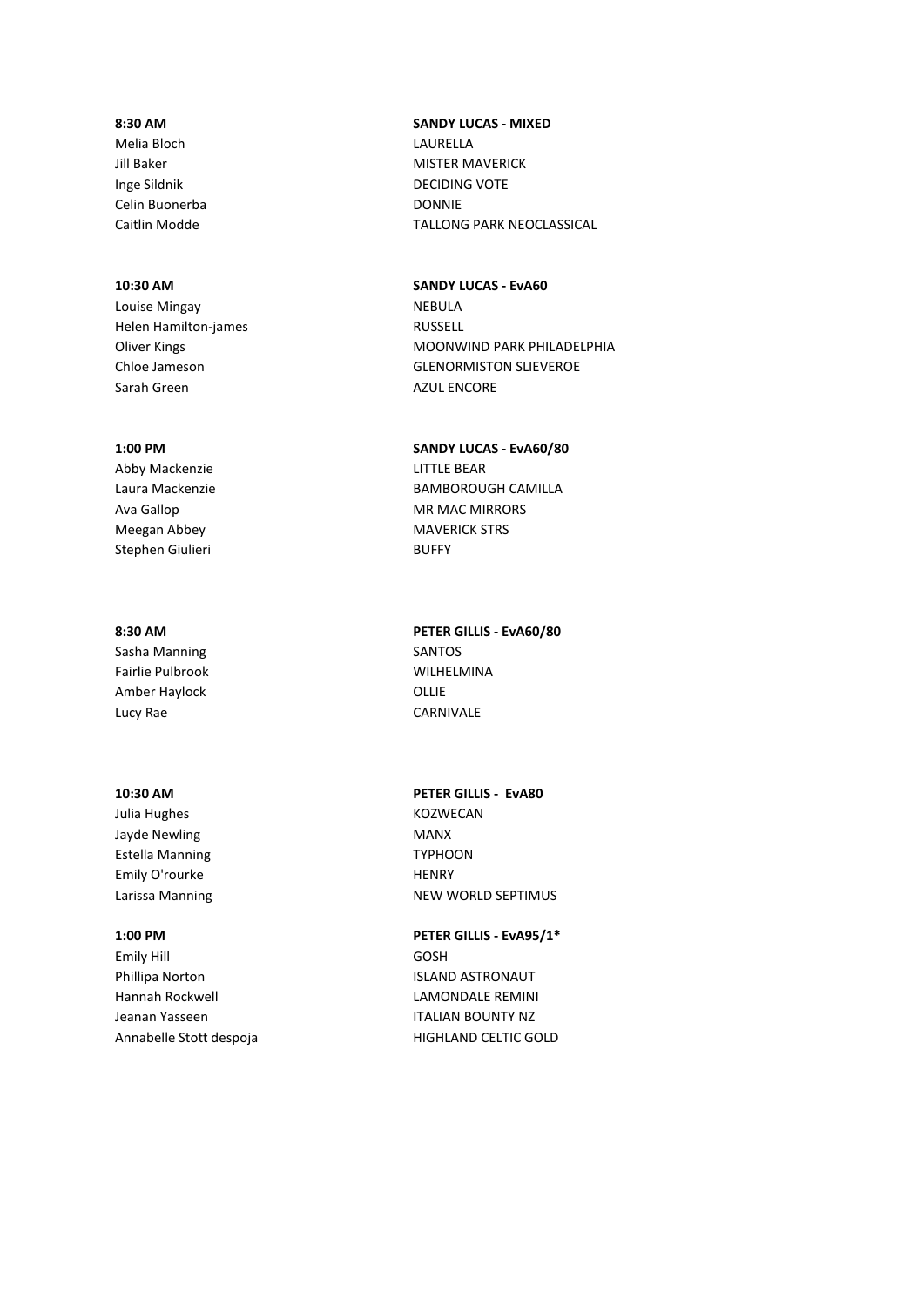Sophie Walker ST AUSTELL Scarlett Whatman VAIL Ella Norton CARSEN Katrin Beedie GRYFFINDOOR Alexandra Walker **RBH MONTE BLUE** 

Piper O'sullivan FLASH Hannah Mckinney EVITA QUANDO Rhianna Lombe **OAKS** ELF Elizabeth Mcauley **CHIEF** 

Charlotte Darcelier **KARLO ROSSO** Kate MacKenzie CHAKA Erica Dwight **AABERDEEN ADONIS** 

# **8:30 AM REBEL MORROW - EvA60/80**

## **10:30 AM REBEL MORROW - EvA60**

Chloe Doughty **LEANDA IN VOGUE** 

## **1:00 PM REBEL MORROW - EvA95**

Isobel Chatterjee ASHAM ICEMAN Wayne Humphrys SMOKEY GRENADIER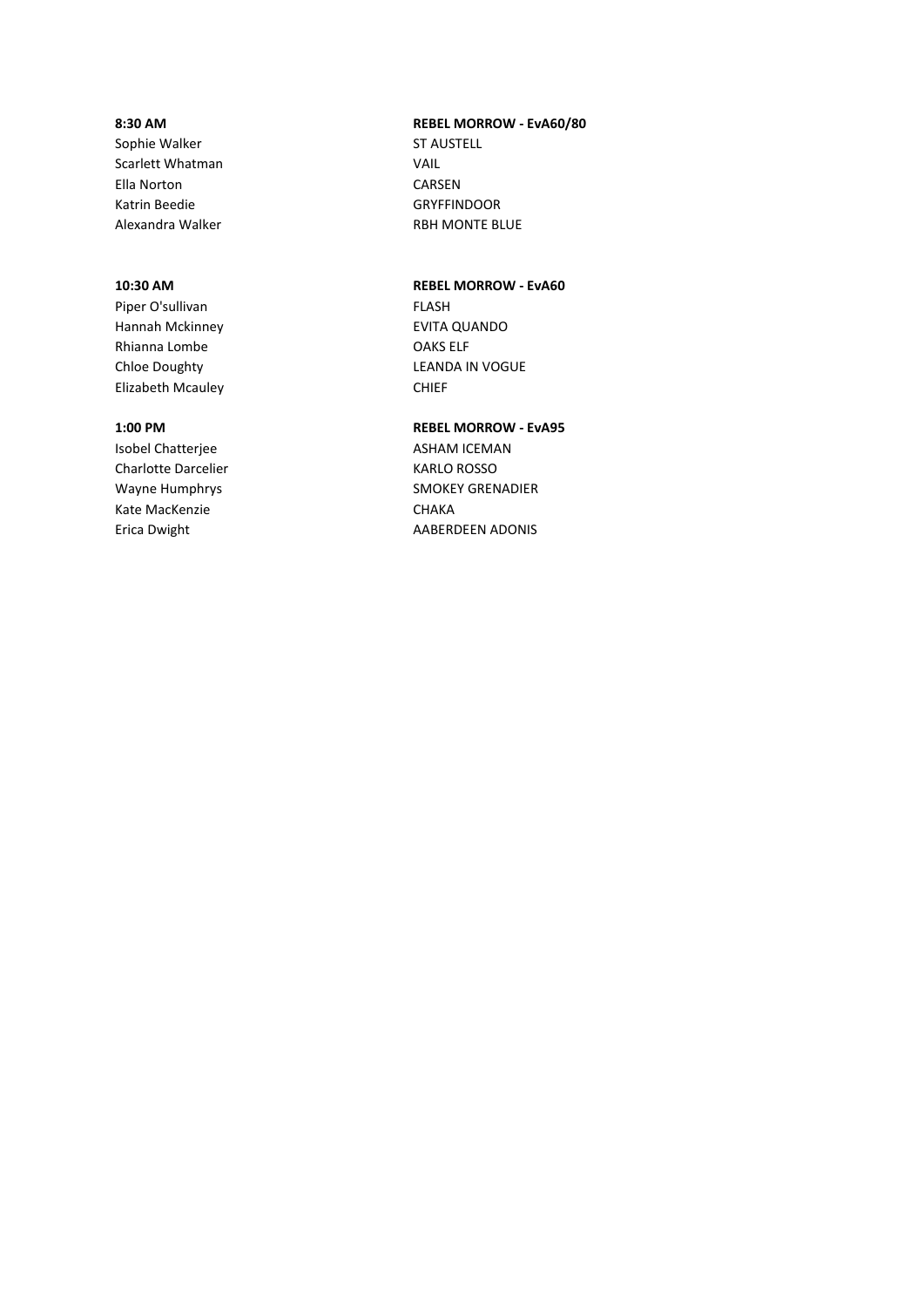## **TRAINING ROUNDS - SUNDAY**

# **Back No. Rider Community Community Reserves Area Horse** *EvA60 CROSS COUNTRY* Lillian Turgeon **CONDONORA B-DOUBLE**  Alexandra Walker RBH MONTE BLUE Ava Gallop MR MAC MIRRORS Catherine Titmarsh **ITS STANDBY**  Chloe Dockerty **GRAND ROCK**  Chloe Doughty **Change Change Change Change Change Change Change Change Change Change Change Change Change Change Change Change Change Change Change Change Change Change Change Change Change Change Change Change Change**  Darcy Bradley **THE PERFECT STORM** 8 Eden Liddiard STARWALTZ PHOEBE Elizabeth Mcauley **CHIEF**  Hayley blythe Devlin-rorison MAINSTREAM Jacqueline White WOODSIDE VALENTINA Melinda Floyd TYWYSOG COCH 13 Nicola Stewart LOCKIE Oliver Kings **MOONWIND PARK PHILADELPHIA**  Olivia Waugh **VISHALA DIKSON**  Piper O'sullivan FLASH Sasha Manning SANTOS Sophie Walker ST AUSTELL Ava Gallop MR MAC MIRRORS Lillian Turgeon CONDONORA B-DOUBLE *EvA80 CROSS COUNTRY* Sam Lyle Scarlett Whatman **VAIL**  Bradley Hayden BB CRUISER Bree Crouch CHAPELHOUSE CURIOSO Catherine Titmarsh ITS STANDBY Charlotte Darcelier **GATLINBURG**  Diane Spear **KENTHARGO**  Eden Liddiard LADY OF GRACE Emily O'rourke HENRY Erica Dwight **AABERDEEN ADONIS**  Estella Manning TYPHOON Hannah Turner SACHELLA CLIFFORD ROSE Hayley blythe Devlin-rorison WARRAWILLAH Isobel Chatterjee ASHAM ICEMAN Jayde Newling MANX Larissa Manning **NEW WORLD SEPTIMUS**  Leah Brown MALBEC MONSTAR Margaux Le guay **KHANCOBAN ROAD**  Merran Wallis **ARTHELLA ROSALINA**  Mikaela Maisano **FOXGROUND KORONA**  Natalie Blundell MAMBO Peter Beauman SPLIT Rebecca Andrews BOGANVILLA BEROCCA Scarlett Whatman **FANCY PANTS**  Sophie Evans **AIOLOS REUBEN**  Stephen Giulieri **BUFFY** Wayne Humphrys SMOKEY GRENADIER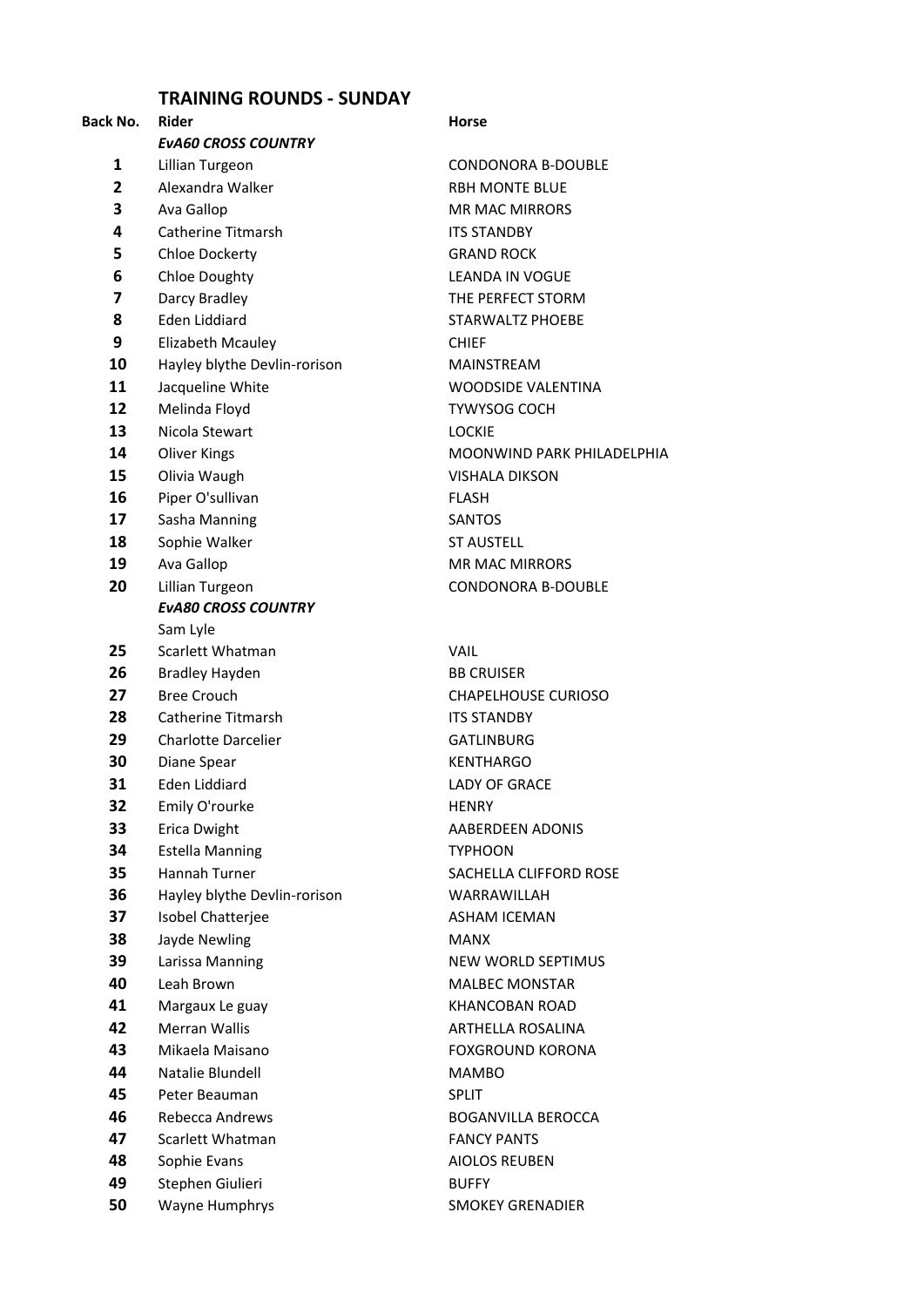## *EvA95 CROSS COUNTRY*

Sam Lyle

 Tara Seppelt **ROTHERFIELD AVIATOR**  Angela Ramsay **EDUARDO MVH**  Claudia Novati **EMERALD A STAR**  Emily O'rourke **HENRY**  Emily Redman **EUROSTAR**  Erica Dwight **AABERDEEN ADONIS**  Estella Manning **JACK**  Helen Nash **TJ HILFIGER**  Holly Mccosker **TOHUNGA**  Isobel Chatterjee **ASHAM ICEMAN**  Kirby Mills **PIXELATE SS**  Melissa Yee TS WINDTANZER Olivia Dunbier **I AM SUPER NOVA**  Phoebe Rykers **REDBANK ZEST**  Sandi Palmer **COUNSMOKIN SPINIFEX**  Sophie Evans SHIRLEY VALENTINE Sophie Forbes ROYAL REGGIE Wayne Humphrys SMOKEY GRENADIER *1\* CROSS COUNTRY* Sam Lyle Andy Daines **HAT TRICK** 81 Deon Stokes FANTASTIK MR FOX 82 Alexander Seppelt FAIRVIEW METALLICA 83 Emily Hill GOSH 84 Grace O'toole SMOOCH Sam Lyle 85 Jeanan Yasseen **ITALIAN BOUNTY NZ**  Kirby Mills **PIXELATE SS**  Merran Wallis **No. 2018 12:33 Merran Wallis** Merran Wallis 88 Natalie Blundell **88 Natalie Blundell** JJ FLASH Andy Daines **DOM PERIGNON MVH**  Deon Stokes DICAVALLI ROYAL SAPPHIRE Sam Lyle

 Deon Stokes DICAVALLI ROYAL SAPPHIRE Tara Seppelt **ROSTHWAITE VENICE BEACH** 89 Tonya Burrowes **BELL FARM RENEGADE MASTER**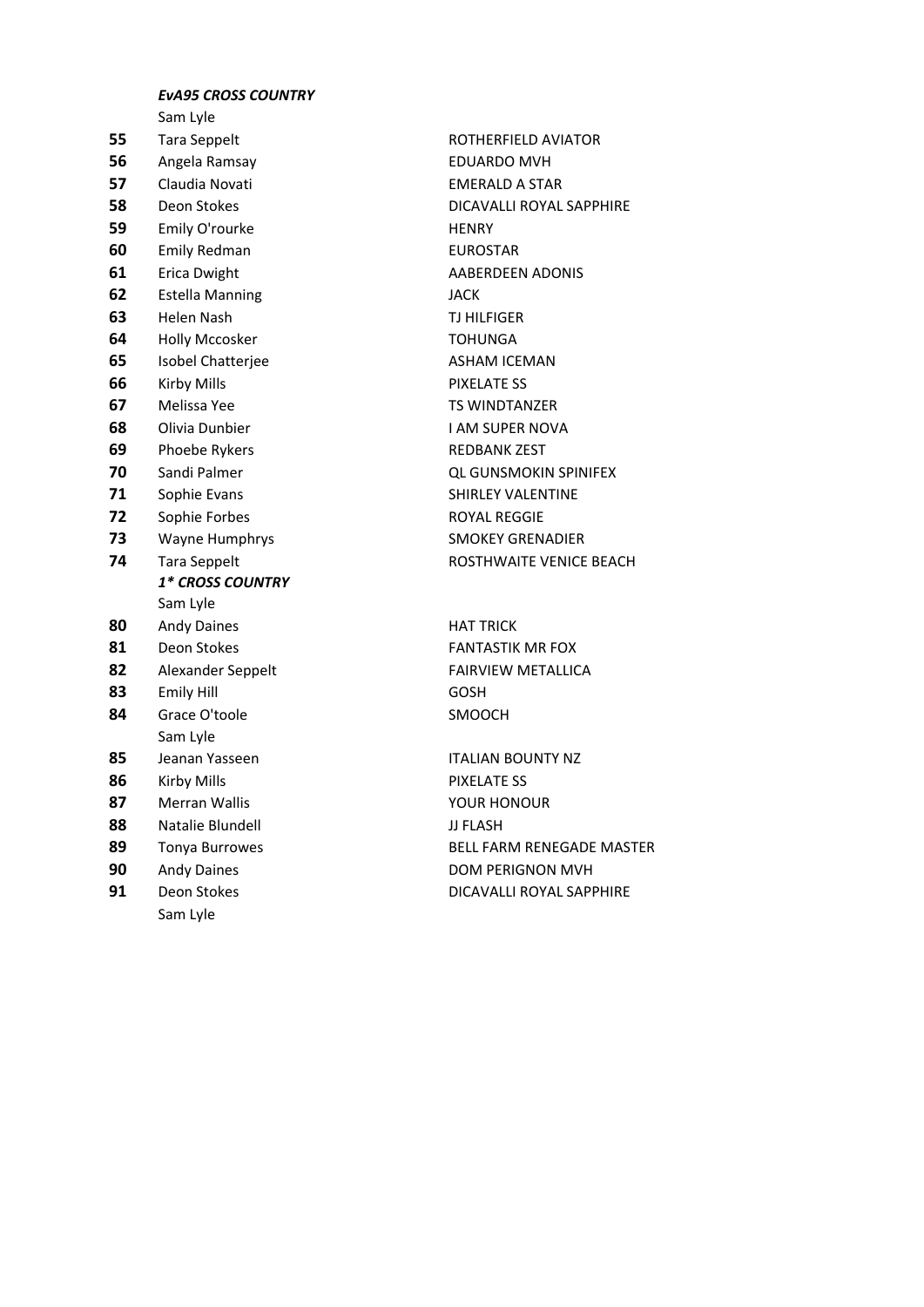## *60 cm SHOW JUMPING*

Ava Gallop MR MAC MIRRORS Ava Gallop MR MAC MIRRORS Chloe Dockerty GRAND ROCK Chloe Doughty LEANDA IN VOGUE Darcy Bradley **THE PERFECT STORM** Elizabeth Mcauley CHIEF Elizabeth Mcauley **CHIEF** Estella Manning CHARLIE Hayley blythe Devlin-rorison MAINSTREAM Jacqueline White WOODSIDE VALENTINA Katharine Franolic **ANDY** Katharine Franolic **ANDY** Nicola Stewart LOCKIE Olivia Waugh VISHALA DIKSON Peter Beauman SPLIT Piper O'sullivan FLASH *80 cm SHOW JUMPING* Bradley Hayden BB CRUISER Bree Crouch CHAPELHOUSE CURIOSO Charlotte Darcelier GATLINBURG Claudia Novati EMERALD A STAR Diane Spear New York New York Rent KENTHARGO Emily O'rourke HENRY Hannah Turner SACHELLA CLIFFORD ROSE Hayley blythe Devlin-rorison WARRAWILLAH Jayde Newling MANX Leah Brown NALBEC MONSTAR Len Foster **ETYMOLOGY** Margaux Le guay Margaux Le guay Communication and Margaux Le guay Number 2016 Margaux Le guay **KHANCOBAN ROAD** Merran Wallis **Matters ARTHELLA ROSALINA** Mikaela Maisano FOXGROUND KORONA Olivia Dunbier **I AM SUPER NOVA** Olivia Waugh VISHALA DIKSON Peter Beauman SPLIT Rebecca Andrews **BOGANVILLA BEROCCA** Sam Lyle Scarlett Whatman FANCY PANTS Sophie Evans **AIOLOS REUBEN** Stephen Giulieri BUFFY

Emily Platt **IMPULSIVE ADDICTION** (TYSON) Emily Platt **IMPULSIVE ADDICTION** (TYSON) Oliver Kings **MOONWIND PARK PHILADELPHIA**